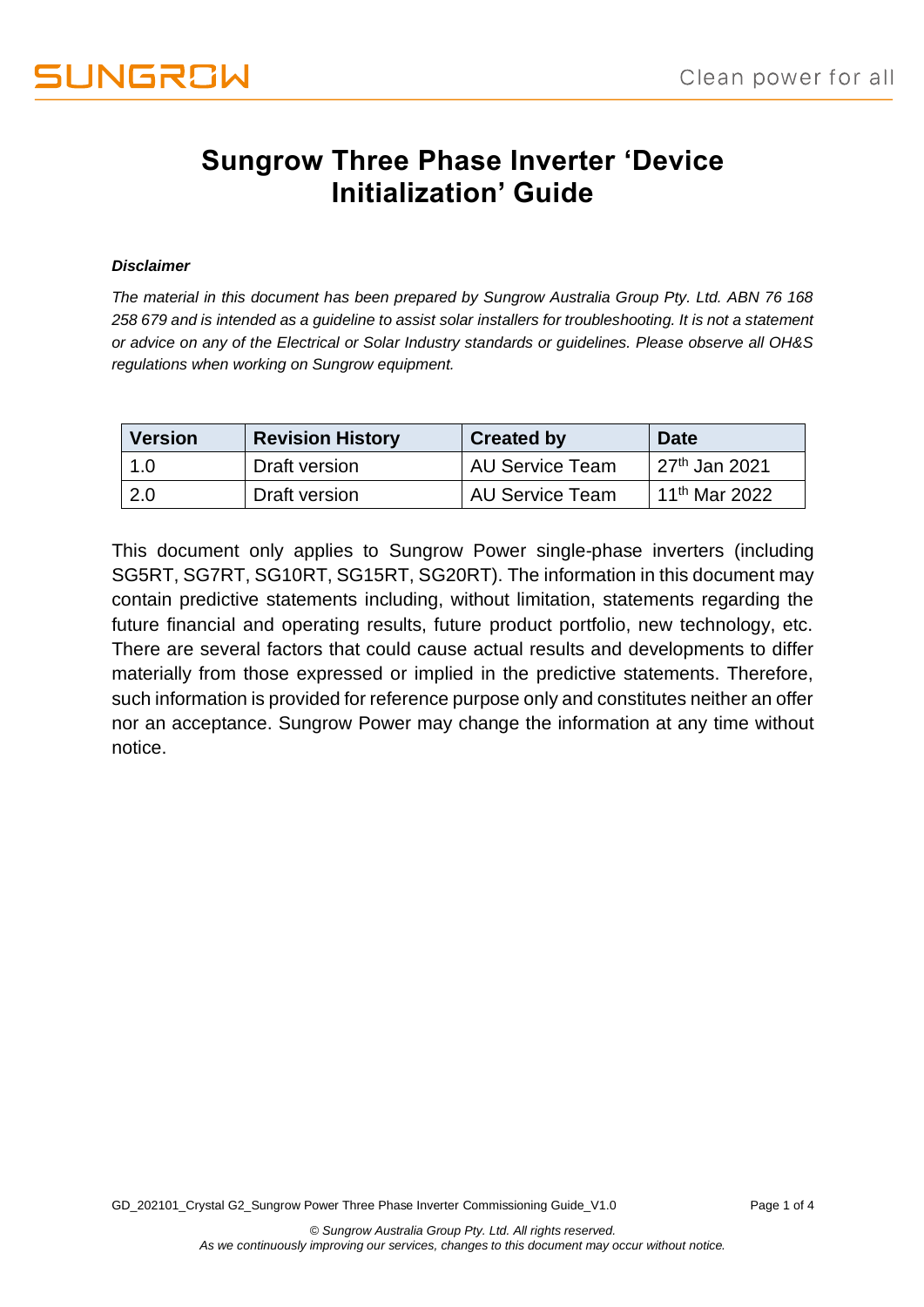### **1. Initialise and Starting up the Inverter**

#### **1.1 Device Initialization**

- After turning on the AC and DC switches, go to iSolarCloud app and click on 'Local Access'> Scan QR code on the Winet dongle > Click the **Smart Config** button **THREE TIMES** on the WiNet and connect the device with the 'SGxxxxxxxxxx' Wi-Fi network.
- Login inverter with the account "admin" and password "pw8888"
- Click 'Device Initialization' > Country/Region > Australia (do not select other options)

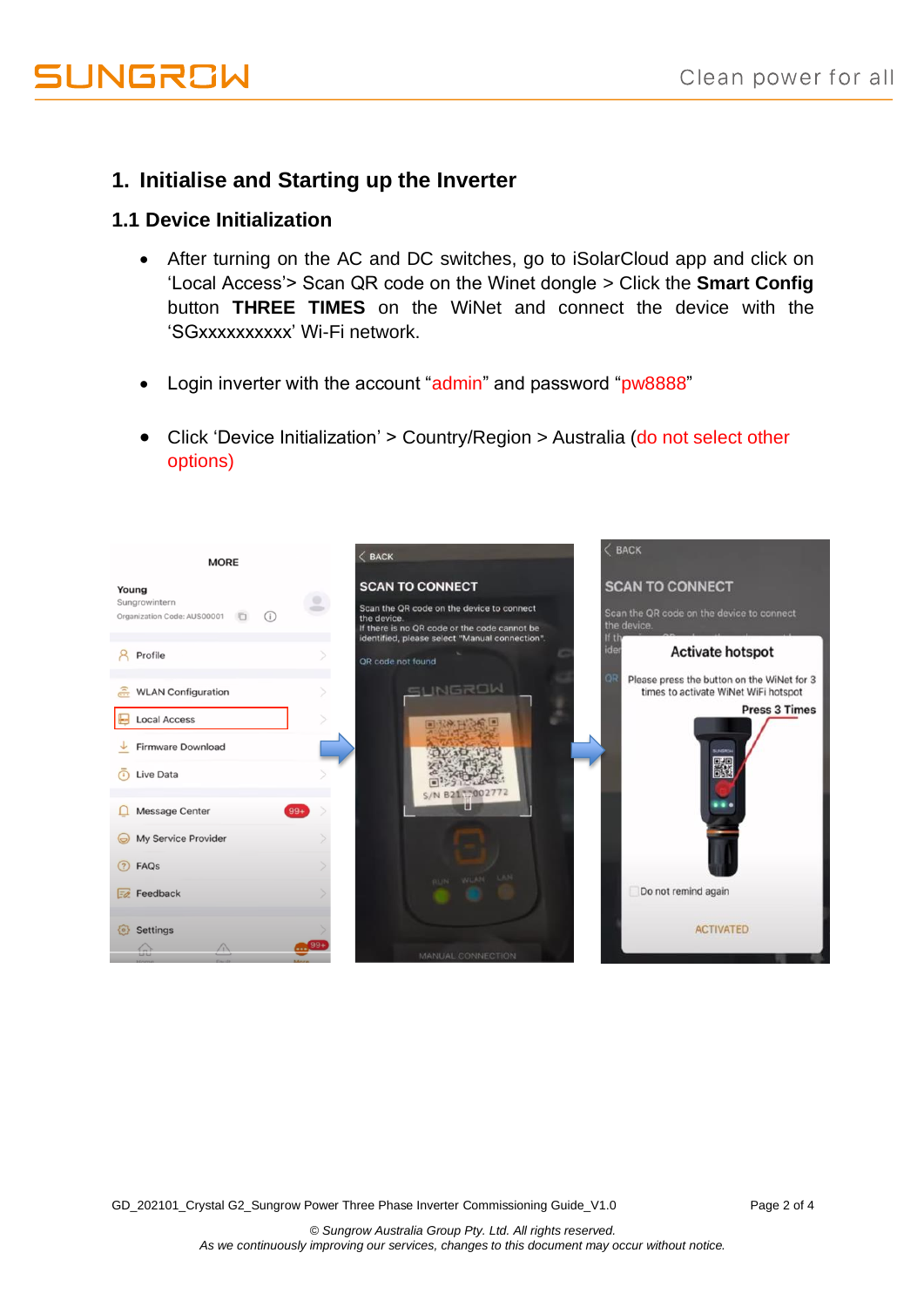# **JUNGROW**

| <b>&amp; BACK</b>                                                                                                                                         | $\langle$ BACK         | <b>Albanya</b>                    | $\langle$ BACK                                                                 |
|-----------------------------------------------------------------------------------------------------------------------------------------------------------|------------------------|-----------------------------------|--------------------------------------------------------------------------------|
| <b>SCAN TO CONNECT</b>                                                                                                                                    | <b>ID VERIFICATION</b> |                                   | <b>COMMISSIONING</b>                                                           |
| Scan the QR code on the device to connect<br>the device.<br>If there is no QR code or the code cannot be<br>identified, please select "Manual connection" | Account<br>admin       |                                   | S/N: B2161004141<br>WiFi                                                       |
|                                                                                                                                                           | Password<br>pw8888     | $\sim$<br><b>VERIFICATION</b>     | Ħ<br><b>Network</b><br>$-\cdots$                                               |
| "iSolarCloud" Wants to Join<br>Wi-Fi Network "SG-                                                                                                         |                        | <b>Forgot Password</b><br>$\circ$ | $\Box$<br><b>Device</b><br>Initialization<br><b>SLNGRCH</b><br>$_{\rm \pi\pi}$ |
| Join<br>Cancel                                                                                                                                            |                        | Verifying                         |                                                                                |
|                                                                                                                                                           |                        |                                   |                                                                                |

• Select power company to the appropriate region. Find out from the grid company which region the site belongs to. (Inverter needs a firmware update to choose this new Grid standard)

#### See Troubleshooting FAQ

| $\langle$ BACK                                                       | $\langle$ BACK          | <b>COMPLETE</b> | $<$ BACK                               | <b>COMPLETE</b>                                |
|----------------------------------------------------------------------|-------------------------|-----------------|----------------------------------------|------------------------------------------------|
| <b>DEVICE INITIALIZATION</b>                                         | <b>COUNTRY/REGION</b>   |                 | <b>POWER COMPANY</b>                   |                                                |
|                                                                      | <b>United States</b>    |                 | AS/NZS 4777.2:2015                     |                                                |
| Set inverter parameters according to the local grid<br>requirements. | US - Hawaii             |                 |                                        | AS/NZS 4777.2:2020 Australia A<br>$\checkmark$ |
|                                                                      | US - New England Region |                 | AS/NZS 4777.2:2020 Australia B         |                                                |
| figured)<br>S/N: A2                                                  | US-SA                   |                 | AS/NZS 4777.2:2020 Australia C         |                                                |
| SG5K-D                                                               | Austria                 |                 | <b>ENERGEX &amp; Ergon Energy</b>      |                                                |
|                                                                      | Australia               | ✓               | Jemena                                 |                                                |
| Country/Region<br>Australia                                          | Belgium                 |                 | <b>CitiPower &amp; Powercor</b>        |                                                |
| Power Company                                                        | Brazil                  |                 | <b>United Energy</b>                   |                                                |
| Not Configured                                                       |                         |                 |                                        |                                                |
|                                                                      | Brazil_230              |                 | <b>Endeavour Energy</b>                |                                                |
|                                                                      | Brazil_240              |                 | Ausgrid                                |                                                |
|                                                                      | Canada                  |                 |                                        |                                                |
|                                                                      | Chile                   |                 | PowerWater<br><b>SA Power Networks</b> |                                                |

GD\_202101\_Crystal G2\_Sungrow Power Three Phase Inverter Commissioning Guide\_V1.0 Page 3 of 4